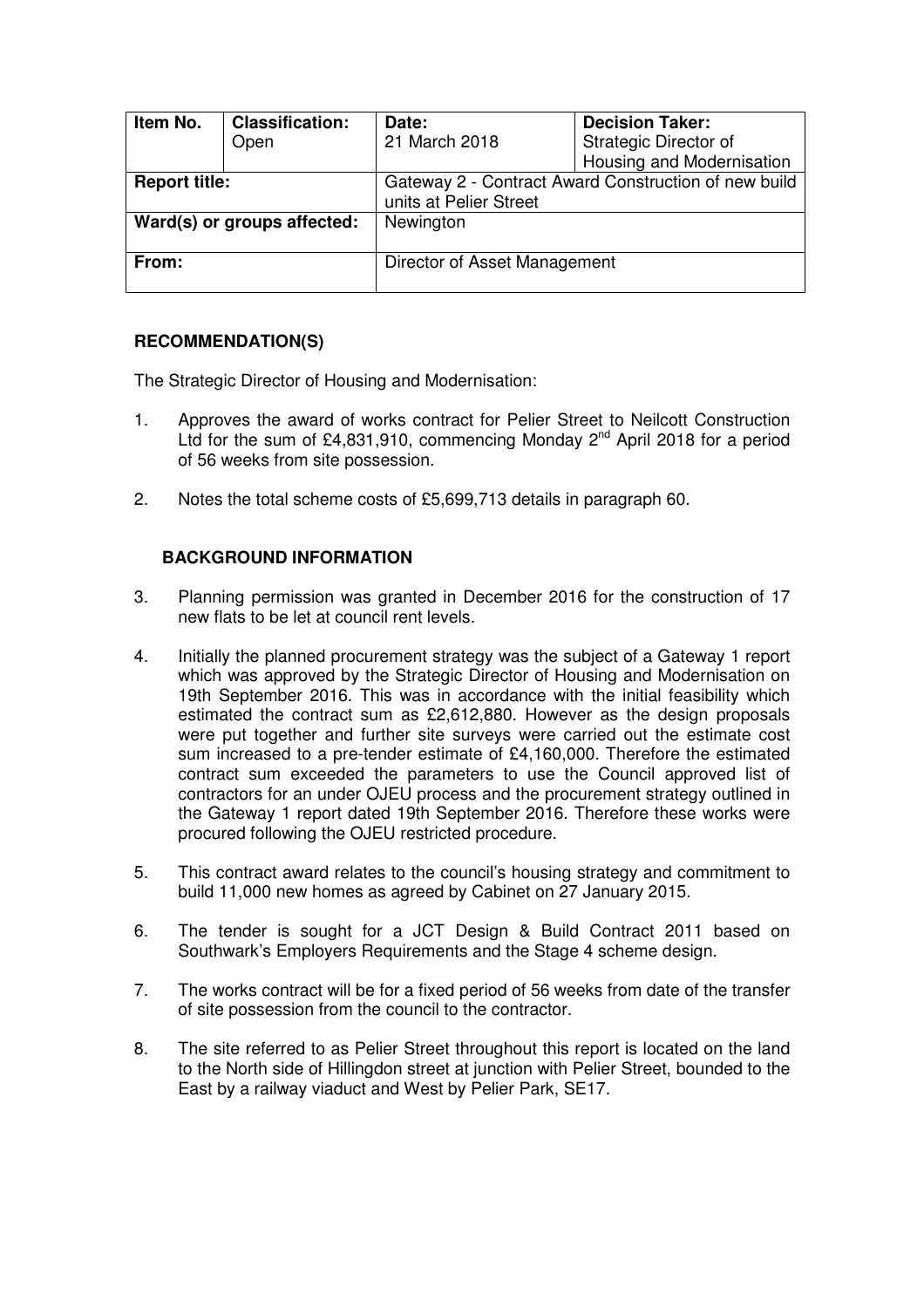# **Procurement project plan**

9. See table below:

| <b>Activity</b>                                                                      | <b>Completed</b><br>by/Complete<br>by: |
|--------------------------------------------------------------------------------------|----------------------------------------|
| Forward Plan for Gateway 2 decision                                                  | 01/03/2018                             |
| Briefed relevant cabinet member (over £100K)                                         | 15/01/18                               |
| Approval of Gateway 1: Procurement Strategy Report                                   | 19/09/16                               |
| Invitation to tender                                                                 | 31/07/17                               |
| Closing date for return of tenders                                                   | 10/10/17                               |
| Completion of evaluation of tenders                                                  | 01/12/17                               |
| <b>DCRB Review Gateway 2:</b>                                                        | 22/01/18                               |
| Notification of Forthcoming Decision                                                 | 01/03/2018                             |
| Approval of Gateway 2: Contract Award Report                                         | 01/03/18                               |
| Scrutiny Call-in Period and Notification of Implementation of<br><b>GW2 Decision</b> | 06/03/2018                             |
| Debrief Notice and Standstill Period (if applicable)                                 | 16/03/18                               |
| Contract award                                                                       | 16/03/18                               |
| Add to Contract Register                                                             | 19/03/18                               |
| Publication of award notice in the OJEU                                              | 19/03/18                               |
| Publication of award notice on Contracts Finder                                      | 19/03/18                               |
| Contract start                                                                       | 02/04/18                               |
| Contract completion date                                                             | 29/04/19                               |

# **KEY ISSUES FOR CONSIDERATION**

#### **Description of procurement outcomes**

- 10. The procurement has enabled one contractor to be selected who will deliver construction works in line with the planning approval for 17 new homes. These new homes are part of the council's 11,000 new homes programme.
- 11. The contract value is considered to represent value for money. The build cost per square metre equates to approximately £3,256 /sqm which is considered value for money as detailed in paragraph 60/61.

#### **Key/Non Key decisions**

12. This report deals with a key decision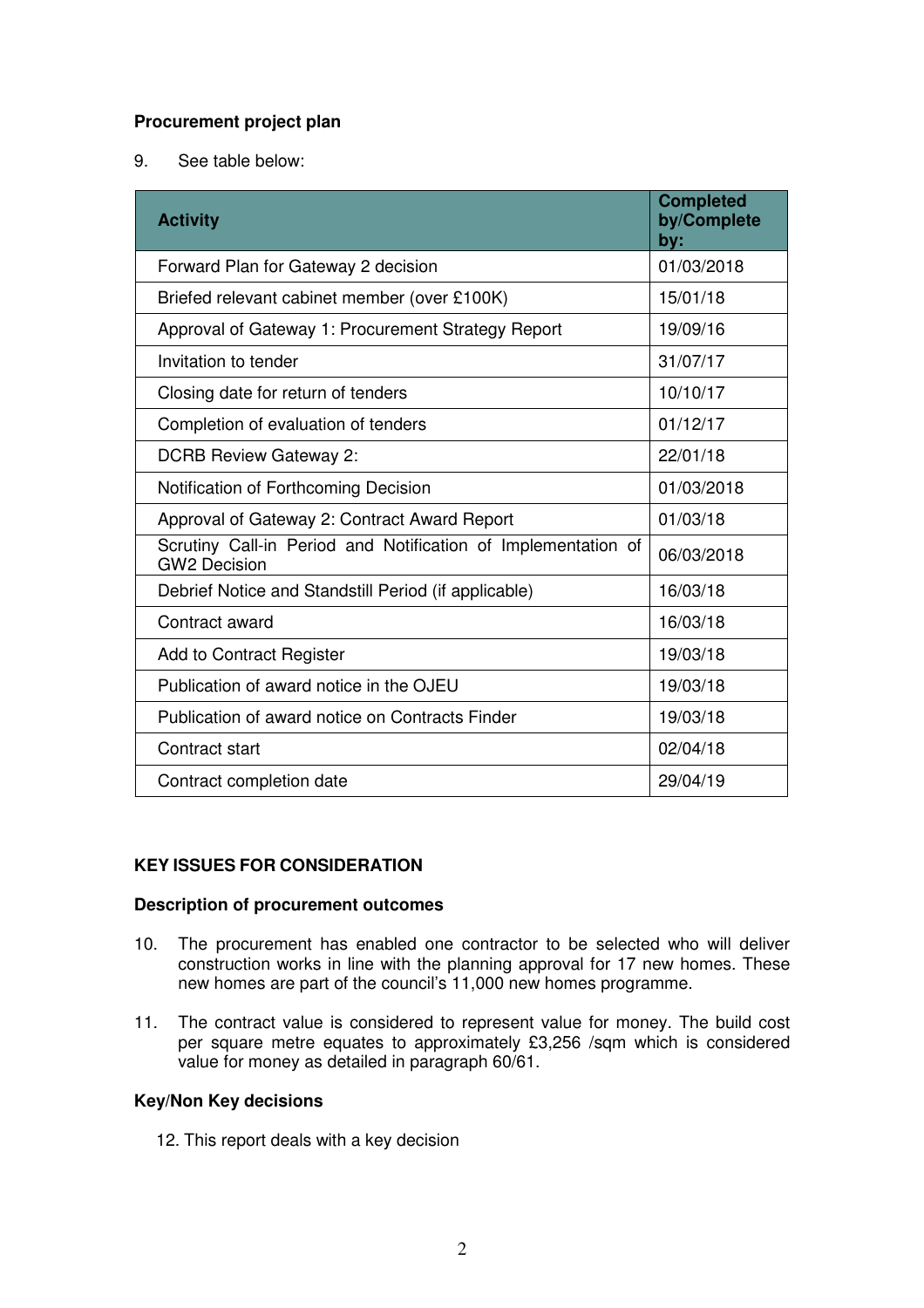## **Policy implications**

13. The 17 new homes at Pelier Street are in line with the council's principles and visions for a new housing strategy which is aimed at increasing the availability, affordability and quality of homes in the borough. The new homes will play a key role in assisting the council to achieve its target of building 11,000 new homes by 2043 and 1,500 by 2018.

#### **Tender process**

- 14. The works contract has been procured via the EU restricted procedure that follows two stages, Pre-Qualification (PQQ) followed by Invitation to Tender  $(ITT)$ .
- 15. Following advertisement through the OJEU and the London tenders portal 9 contractors responded to the pre qualification questionnaire. The PQQ evaluation was conducted in accordance with the guidance in the invitation to tender, with the top 5 scoring contractors invited to tender (ITT Stage).
- 16. The tendering exercise was undertaken using the council's E Procurement portal, Pro Contract 3.
- 17. The closing date for the pre qualification questionnaire was 02/06/17. The closing date for the tenders was 10/10/17. The tenders were reviewed on 17/10/17. Three of the five firms invited to tender submitted a tender. Of those whom did not submit a tender, the reasons given were due to insufficient resources to complete the bid on time.
- 18. The pre qualification questionnaire and the quality section of the subsequent tenders were evaluated by two LBS officers and a representative from Pellings LLP (appointed as Employers Agent for the project). A consensus scoring method was used during this evaluation.
- 19. The price and contract sum analysis were examined by Pellings LLP (appointed as Quantity Surveyor for the project). Financial checks on each tenderer were completed by the council's Finance department.

#### **Tender evaluation**

#### Pre Qualification Questionnaire

- 20. The pre qualification questionnaire included a quality assessment that focused on the following:
	- a. Experience
	- b. Quality and Value for Money
	- c. Community Engagement
- 21. The following tables show the quality scores for the tenderers. The top 5 scoring tenderers highlighted in green were shortlisted and invited to ITT stage. The lowest scoring 4 contractors highlighted in red were not invited to ITT stage: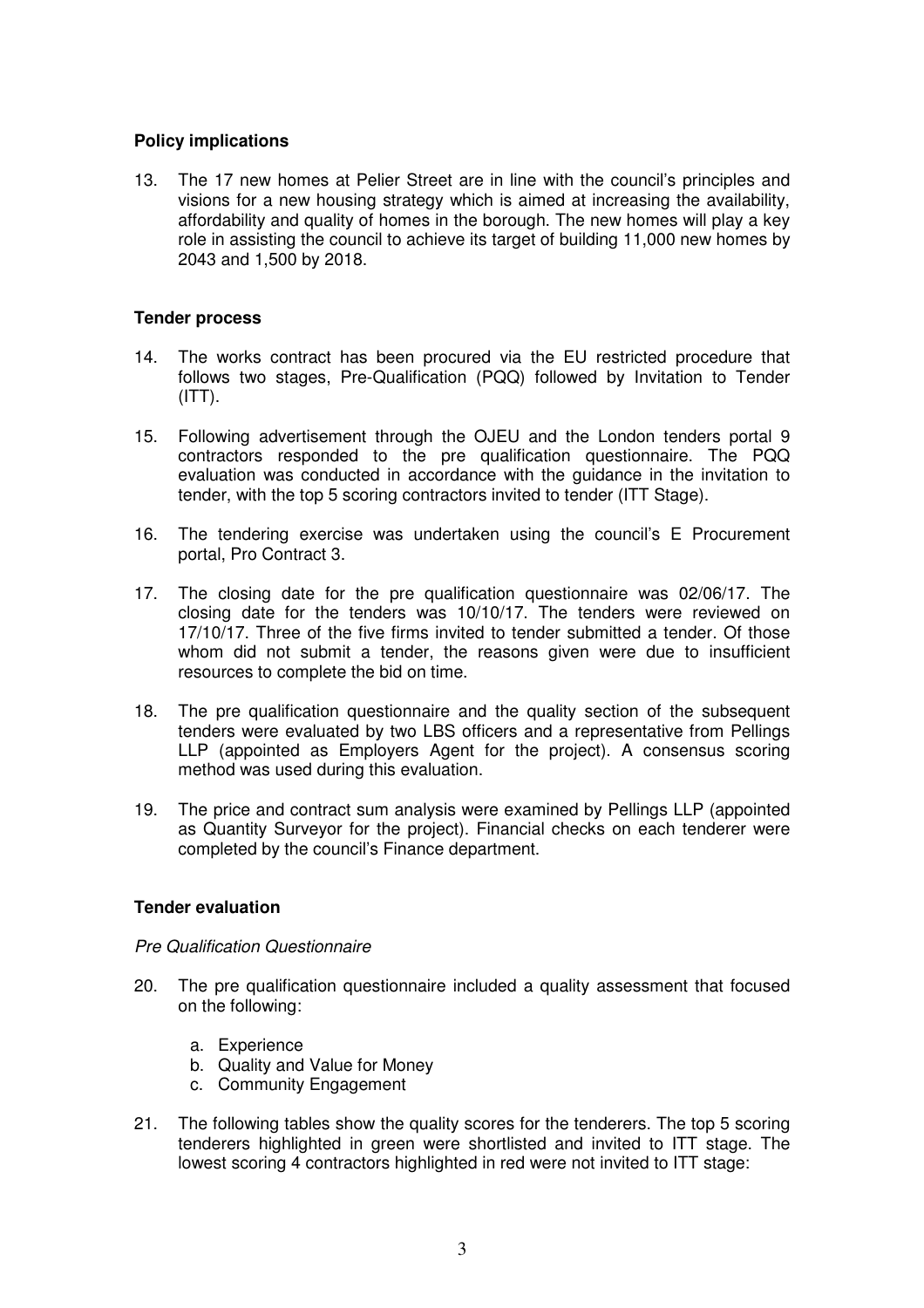| <b>PQQ Overall Summary - With Exclusions</b> |                      |                 |  |
|----------------------------------------------|----------------------|-----------------|--|
| <b>Tenderer</b>                              | Quality Score (100%) | <b>Rank</b>     |  |
| <b>Thomas Sinden Ltd</b>                     | 81%                  | 1 <sup>st</sup> |  |
| <b>Neilcott Construction Ltd</b>             | 71%                  | 2 <sup>nd</sup> |  |
| <b>Osborne Property Services Ltd</b>         | 71%                  | 3 <sup>rd</sup> |  |
| Guildmore                                    | 67%                  | 4 <sup>th</sup> |  |
| <b>Star Contractors Ltd</b>                  | 66%                  | 5 <sup>th</sup> |  |
| <b>Glenman Corporation</b>                   | 65%                  | 6 <sup>th</sup> |  |
| Sandwood Design and Build Ltd                | 56%                  | 7 <sup>th</sup> |  |
| <b>Bonds Builders and Contractors Ltd</b>    | 54%                  | 8 <sup>th</sup> |  |
| Skillcrown                                   | $0\%$                | 9 <sup>th</sup> |  |

#### Invitation to Tender

- 22. As stated in the Gateway 1 report the most economically advantageous tender (MEAT) was adopted with a 60/40 price/quality split.
- 23. Tenderers were required to provide information to support their quality submission that demonstrated their ability to fulfil the requirements of the contract, the questions asked were focused around the following:
	- a. Quality, Innovation and Value for Money
	- b. Constraints and Delivery
	- c. Defects, Quality and Future Maintenance
- 24. The questions within the quality assessment were detailed in the tender evaluation assessment criteria included within the tender documents. The tender evaluation was carried out by two Council officers and the Employers Agent. The price/quality weightings are stated above (paragraph 23).
- 25. Tenderers were required to provide a contract sum and a contract sum analysis, which was scrutinised by the Employers Agent/ Quantity Surveyor.
- 26. Three of the five contractors invited to tender submitted a tender. Of those whom did not submit a tender, the reasons given were due to insufficient resources to complete the bid on time.
- 27. All tenderers met the quality threshold scores in accordance with the evaluation assessment criteria and therefore none of the tenders were excluded. The successful tenderer was Neilcott Construction Ltd. The scores achieved by the tenderers were as follows:
- 28. Tender Clarifications were sought on a number of points as detailed in the Tender Report in Appendix 1.
- 29. The successful tender submitted a contract sum of £4,831,910.

#### **Plans for the transition from the old to the new contract**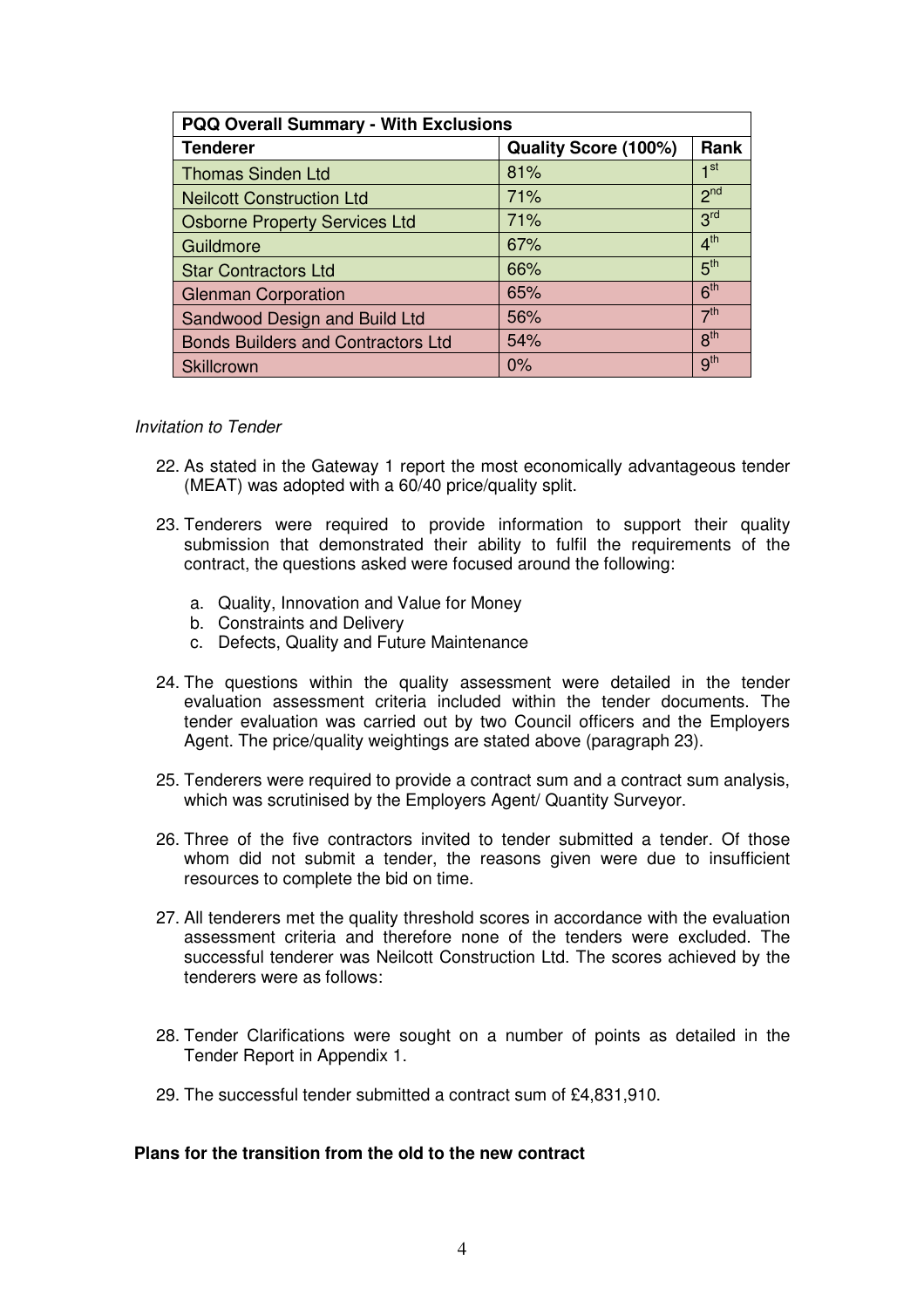#### 30. Not applicable

#### **Plans for monitoring and management of the contract**

- 31. The project clienting, including the management and administration of the contractor appointment will be run and resourced through the New Homes Delivery Team in the Asset Management Division of the Housing & Modernisation Department. Performance of the consultant team will be subject to constant scrutiny and monthly formal review including reviews on cost, quality and programme. The officer client team will use a number of mechanisms for monitoring and controlling the financial and programme performance of the contract, including,
	- Strategic cost plan, which will be regularly reviewed and updated
	- Monthly site meetings and monthly progress reports
	- Monthly financial statements by the contractor and verification by the Employers Agent
	- Monthly appraisals of progress against programme
	- Tracking and chasing actions on critical issues
	- Periodic project team 'look ahead' workshops covering key phases of work and risks
	- Risk and issues log
- 32. Payment will be made monthly on the basis of a valuation that has been verified and agreed by the Employers Agent.

#### **Identified risks for the new contract**

| <b>RISK</b> |                                                                                                                           | <b>RISK</b><br><b>LEVEL</b> | <b>MITIGATION ACTION</b>                                                                                                                                                                                                                                                                                                                         |
|-------------|---------------------------------------------------------------------------------------------------------------------------|-----------------------------|--------------------------------------------------------------------------------------------------------------------------------------------------------------------------------------------------------------------------------------------------------------------------------------------------------------------------------------------------|
|             | Contractor<br>has<br>inadequate<br>resources<br>and<br>management<br>arrangements to mobilise<br>and deliver the contract | Low                         | Contractors ability to resource and<br>mobilise for the project has been tested<br>the<br>through<br>procurement<br>of<br>this<br>contract.                                                                                                                                                                                                      |
| 2.          | of<br>Contractor risk<br>insolvency                                                                                       | Low                         | The New Homes Delivery Team has<br>undertaken a credit check and are<br>satisfied that the credit scoring is<br>satisfactory. The Finance department<br>have also undertaken financial checks<br>and are satisfied with the financial<br>standing<br>of the<br>company.<br>A<br>performance bond / guarantee for this<br>project will be sought. |
| 3.          | Project cost overruns                                                                                                     | Low                         | Surveys have been carried out which<br>should help mitigate against there being<br>any unforeseen site conditions<br><b>or</b><br>abnormals which could lead to cost<br>overruns.<br>Any future variations will be fully<br>scrutinised, justified and costed by the<br>Employers Agent prior to instruction.                                    |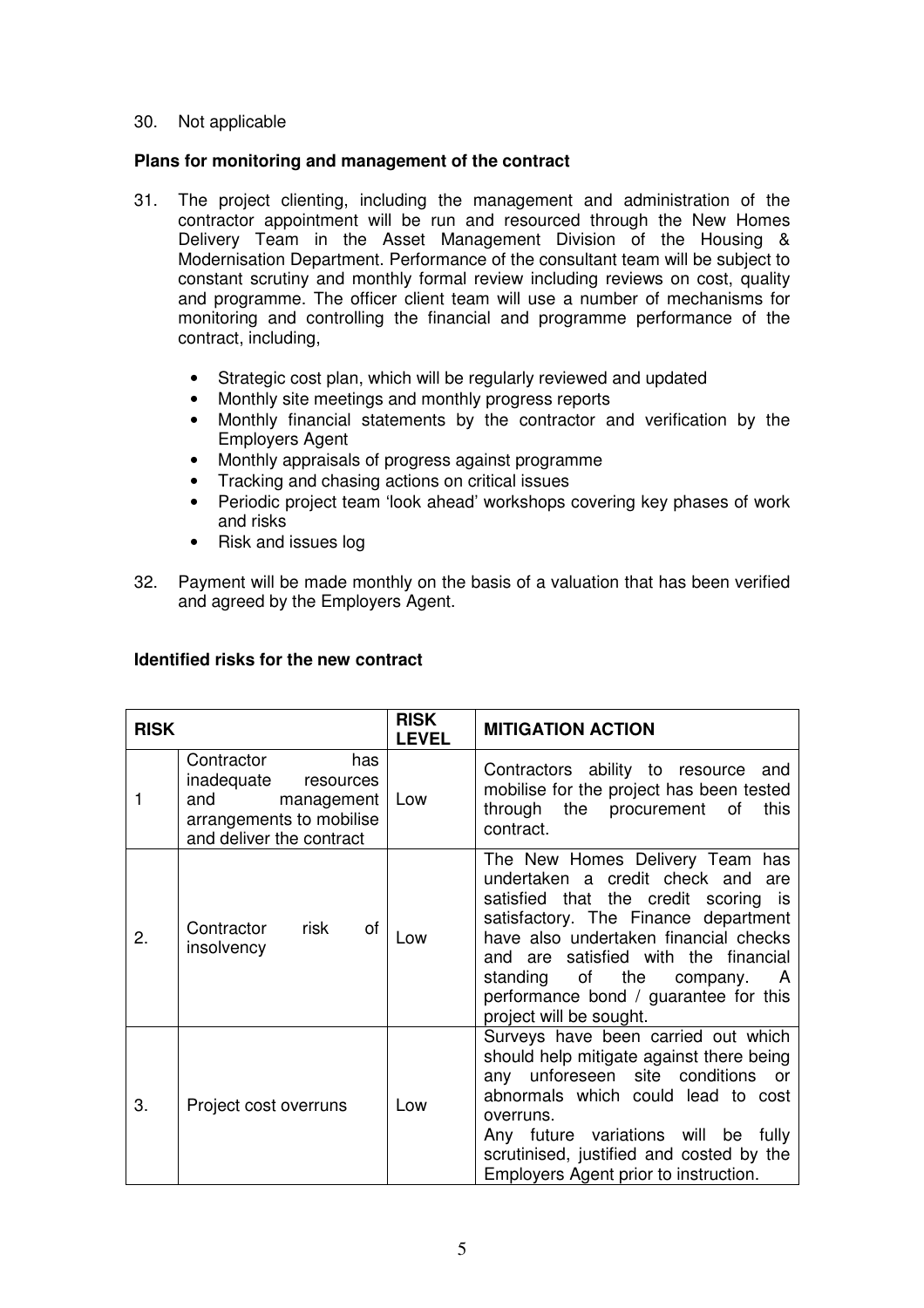|    |                                                                                                                                    |        | Value engineering will take place where<br>necessary to ensure that the budget is<br>achieved.<br>A contingency has been included in the<br>overall costs as detailed below in<br>paragraph 60.                                                                                                                                                                                                                                                                                                                                                                                                |
|----|------------------------------------------------------------------------------------------------------------------------------------|--------|------------------------------------------------------------------------------------------------------------------------------------------------------------------------------------------------------------------------------------------------------------------------------------------------------------------------------------------------------------------------------------------------------------------------------------------------------------------------------------------------------------------------------------------------------------------------------------------------|
| 4. | Project delivery delays<br>resulting from discharge<br>of planning conditions<br>liaison with third<br>and<br>party organisations. | Medium | The new homes delivery team will assist<br>where possible with liaison with third<br>help<br>mitigate<br>parties<br>to<br>delays,<br>particularly any which may result from<br>the discharge of planning conditions or<br>necessary approvals from within the<br>council. Reliance on utility companies<br>remains a risk, particularly in relation to<br>relocation<br>of the<br>the<br>electrical<br>substation. However the tender process<br>tested the contractors experience in<br>delivering construction projects, relying<br>on successful liaison with third party<br>organisations. |
| 5. | Project delivery delays<br>(general)                                                                                               | Medium | Liquidated ascertained damages sums<br>have been included as part of the<br>contract and will be claimable should<br>project overrun without<br>the<br>any<br>justification. Any extension of times will<br>be fully scrutinised, justified and costed<br>by the Employers Agent prior<br>to<br>agreement. Project progress will<br>be<br>monitored and slow progress will<br>be<br>addressed<br>monthly<br>in<br>the<br>project<br>meetings.                                                                                                                                                  |
| 6. | Contractor<br>seeking<br>further negotiations on<br>contractual terms prior to<br>entering into contract.                          | Low    | A standard JCT works contract is being<br>used, with the council's amendments to<br>the terms clearly set out from the start of<br>the<br>tender<br>process.<br>The<br>tender<br>documents and clarifications during the<br>tender process have been robust and<br>clearly define the terms of the contract.                                                                                                                                                                                                                                                                                   |
| 7. | Damage to Network Rail<br>Infrastructure                                                                                           | Low    | Contractors<br>competency<br>and<br>experience in working in close proximity<br>to Network Rail infrastructure has been<br>assessed during the tender process.<br>An independent risk assessment has<br>been completed to assess the council's<br>risk exposure in this regard.                                                                                                                                                                                                                                                                                                                |
| 8. | <b>BAPA</b><br><b>Network</b><br>Rail<br>delays in signature.                                                                      | Medium | Network Rail have been consulted<br>throughout and a draft BAPA has been<br>agreed in principle, however<br>this<br>requires sign off from Southwark. An<br>independent risk assessment has been<br>completed to assess the council's risk<br>exposure in this regard to enable<br>signature of the agreement.                                                                                                                                                                                                                                                                                 |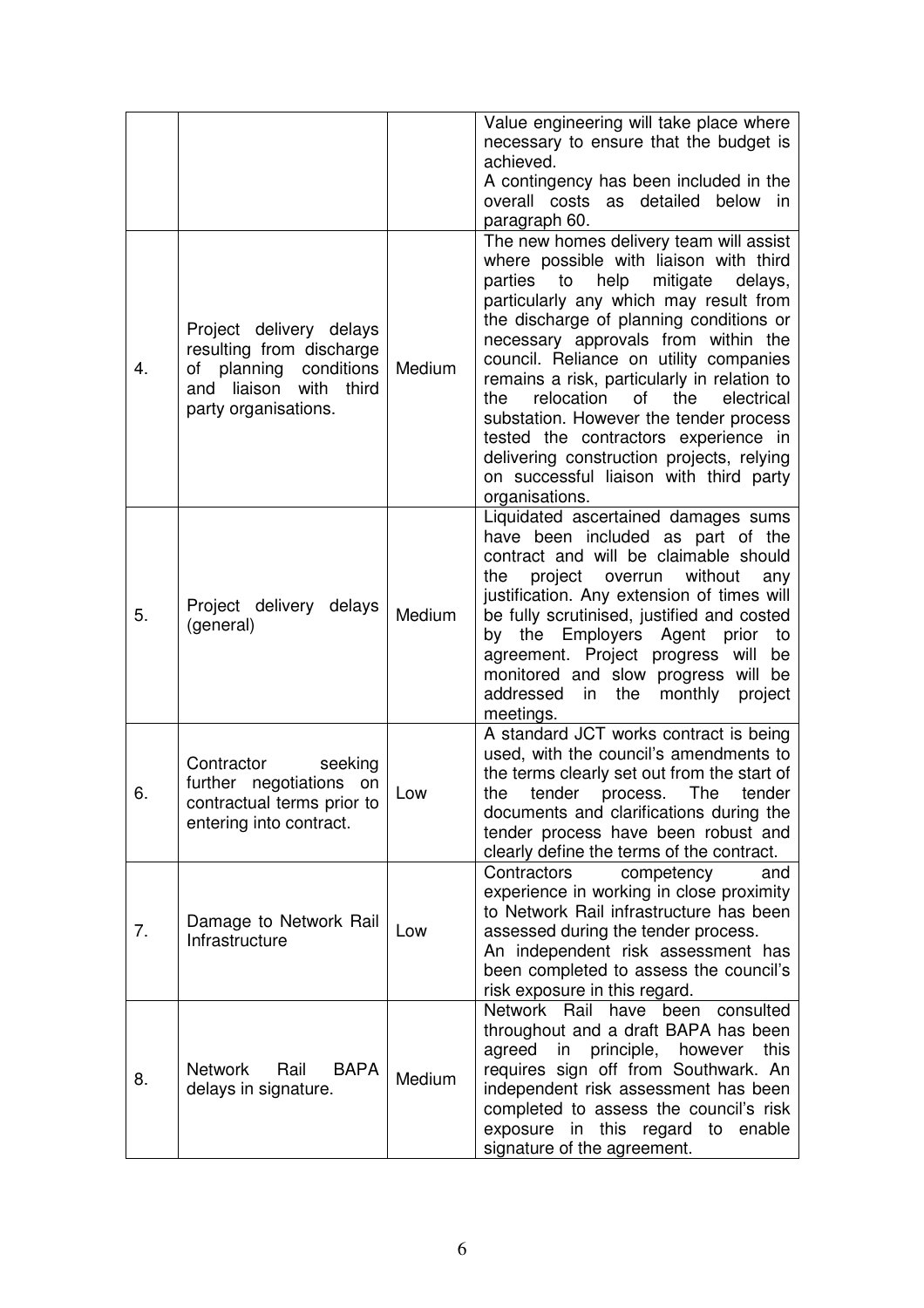33. A performance bond/guarantee will be provided by the contractor which is included within the works cost of this contract.

#### **Other considerations (Design Specification Compliance)**

34. Southwark council has standard specifications in a number of areas of work and these will be used as appropriate. This will include using Southwark Housing Design Standards.

#### **Community impact statement**

- 35. Southwark is a borough with high levels of deprivation, low income levels and high levels of housing need. Southwark's housing Strategy 2009-16 identified that there is a shortage of affordable housing in the borough, particularly of larger homes. Households from black and ethnic minority communities tend to be over-represented among those living in overcrowded, poor quality housing.
- 36. Cabinet agreed a new vision for Southwark through its 2013 to 2043 housing strategy which included a principle to use every tool at our disposal to increase the supply of all kinds of homes across Southwark.
- 37. The proposals to increase the supply of affordable, good quality homes will benefits households in need from all Southwark communities, and will increase the housing options available for older people and people with disabilities.
- 38. Those households in the vicinity of the new developments may experience inconvenience and disruption in the short term, whilst works are taking place but such communities will benefit in the longer term from the provision of new homes. Particularly as 50% of these homes will be let to existing tenants from the local area subject to an agreed local lettings policy.
- 39. Local residents will continue to be consulted at each stage of the development proposals as outlined in the Charter of Principles agreed by cabinet in November 2014. The pre-planning consultation with residents ran from February 2016 until the design was submitted for planning. There was an attempt to set-up a resident project team however only one resident expressed an interest in being involved in this kind of consultation. Therefore the decision was made to hold three drop in sessions in order to engage the maximum amount of residents.

#### **Social Value considerations**

- 40. The Public Services (Social Value) Act 2012 requires that the council considers, before commencing a procurement process, how wider social, economic and environmental benefits that may improve the well being of the local area can be secured. The social value considerations included in the tender (as outlined in the Gateway 1 report) are set out in the following paragraphs in relation to the tender responses, evaluation and commitments to be delivered under the proposed contract.
- 41. The councils approach to procurement of design, development and construction process will ensure a requirement to maintain and improve the sustainability of each tendered project.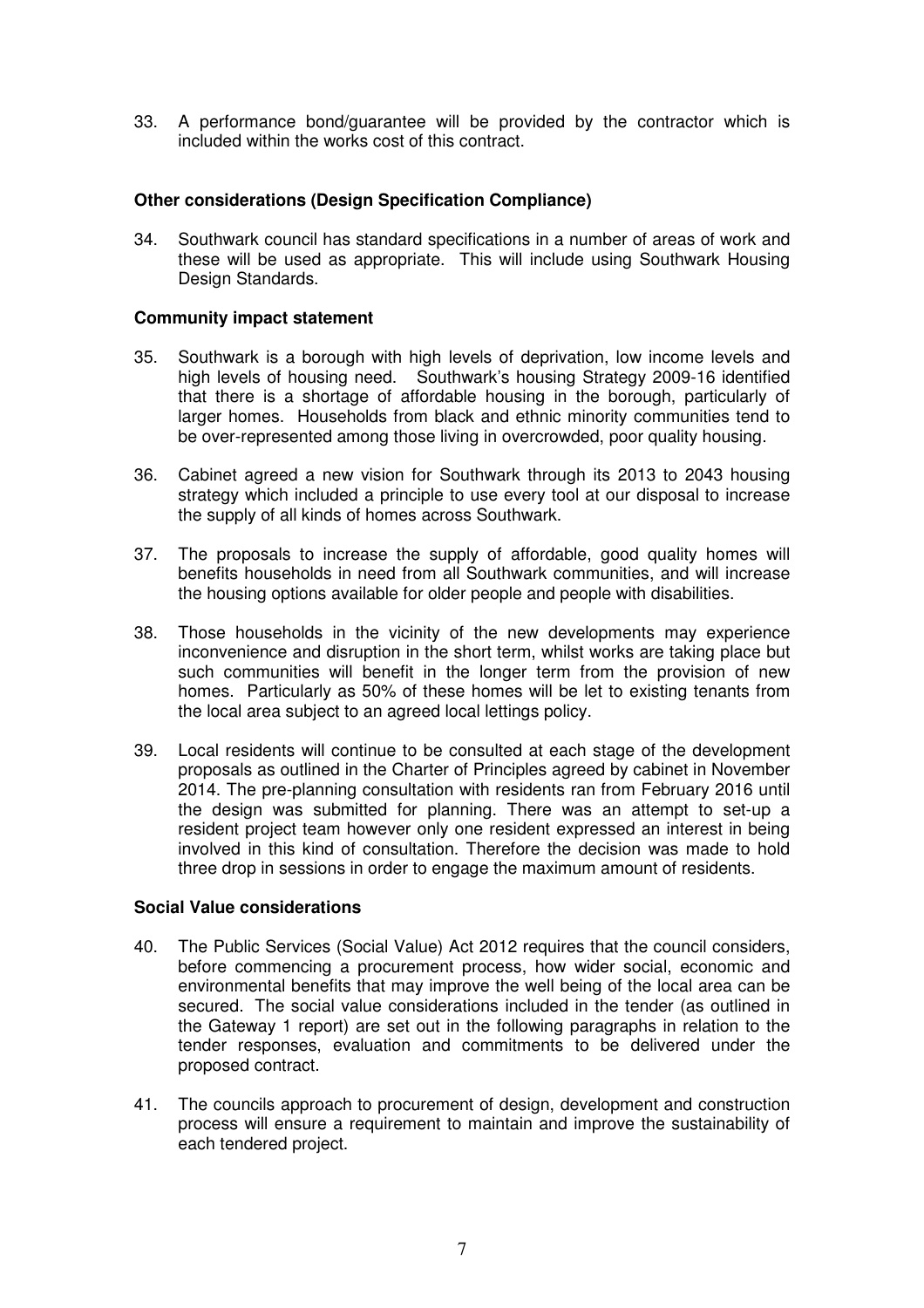- 42. A low energy, efficient and cost effective building engineering services design that keeps running costs to a minimum will be an essential component of the project brief. Key considerations will include;
	- Consideration of whole life-cycle costs
	- Sustainable sourcing
	- Incorporation of environmentally benign heating and lighting provision
	- Provision of facilities and equipment to encourage the re-use and recycling of materials including, where practical, water recycling.
	- Ensuring projects achieve Code of Sustainable Homes criteria or any successor requirement.
- 43. The appointed contractor will be participating in a local employment and training initiative in line with Southwark Economic Wellbeing Strategy 2012-20. The initiative will generally conform to any Local Government policy including requirements set-out by the Homes and Community Agency and/or Greater London Authority that generally will encompass the Contractor, wherever possible, being encouraged to employ local subcontractors and labour and shall involve the training and employment of local people. Such employment and training will be relevant to the needs of the local community.

#### **Economic considerations**

- 44. The design briefs for the new homes will be developed in consultation with the 'user client' officers and make it clear that the council is seeking developments that are not only attractive and functional in their design but also durable and easy to maintain with low running costs.
- 45. The council is an officially accredited London Living Wage (LLW) Employer and is committed to ensuring that, where appropriate, contractors engaged by the council to provide works or services within Southwark pay their staff at a minimum rate equivalent to the LLW rate. The 11,000 new homes programme is a strategically important undertaking for the council and its benefits are expected to be realised in a number of ways, including the recruitment of qualified staff, retention of staff and an improved service delivery to the council. Due to the nature of the professional service being sought those employed will be paid in excess of the LLW. Each firm has agreed to this in section 2.2 of the contract amendments issued with the tender.

#### **Social considerations**

- 46. The new housing will provide high quality affordable housing for local people in need of accommodation. 50% of these homes will be made available to existing tenants in the local area based on an agreed local lettings policy. The remainder will be made available to other households in need of accommodation from the council's housing register.
- 47. The new rented homes will be let at social rent levels.
- 48. Apprenticeship and work placement opportunities will be sought from suppliers as expected by the council linked to the value of the contract. It is anticipated that at least 4 apprenticeship opportunities will result from this contact. This will be secured within this contract. The facilitation of the apprentice opportunities will be coordinated with the council's Local Economy Team.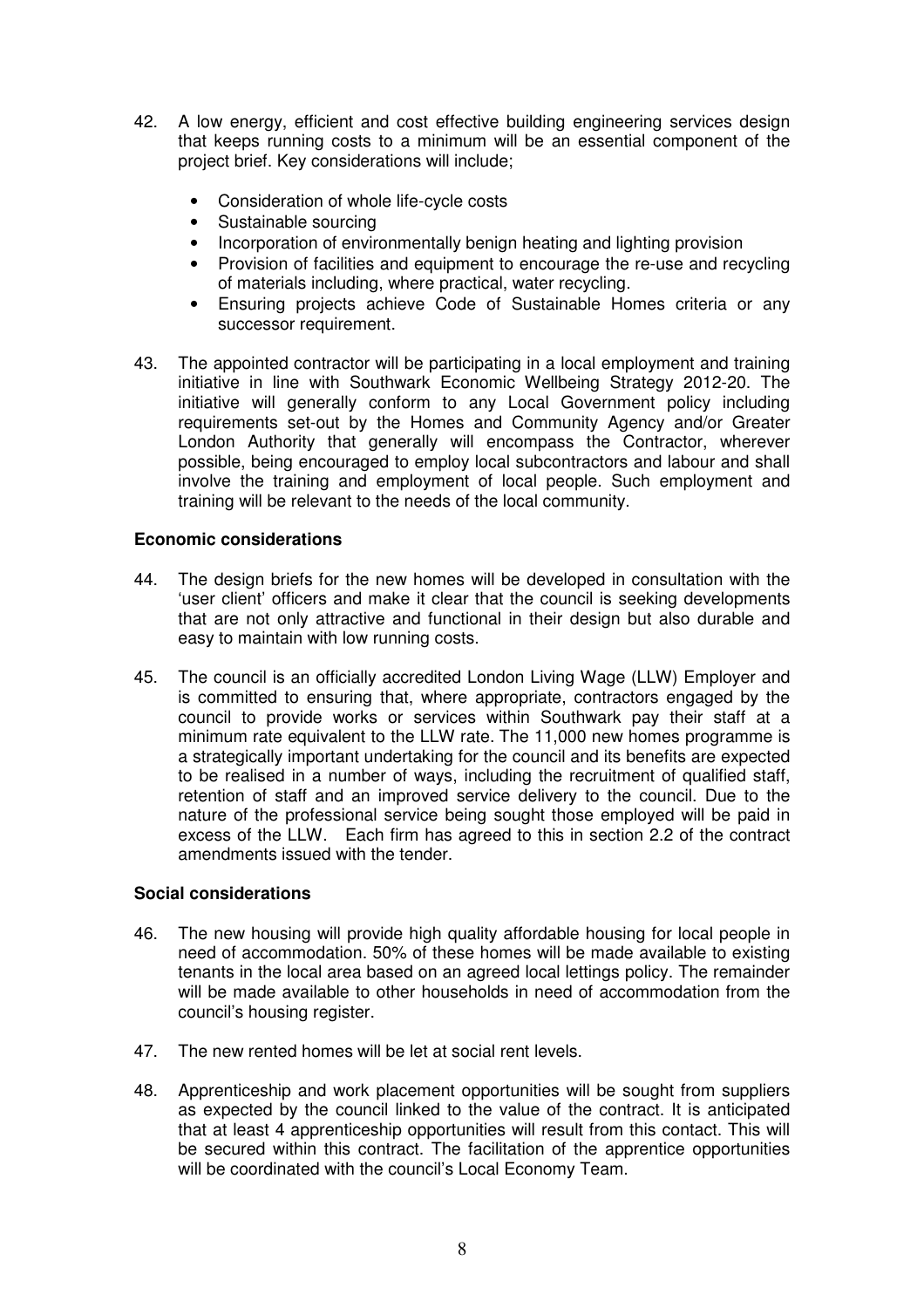49. The contractor will be required, once appointed, to adhere to the council's commitment to the London Living Wage, which will apply to all staff working directly on this contract.

#### **Environmental considerations**

- 50. By investing in high quality and well designed buildings and estates the Council aim to achieve positive impacts which will benefit the environment and increase the stock of environmentally friendly buildings within the borough.
- 51. As part of the design development process, there will be a requirement for environmental assessments to be completed, with a view to identifying what impact would be caused by any proposed development.
- 52. The development secured planning permission on the basis of meeting the current environmental standards in relation to carbon reduction and on site energy production. The development demonstrates a reduction in carbon emissions by more than the 35% reduction (baselined form the 2011 building regulations) as required by the London Plan.

#### **Market considerations**

53. The market for construction services is good. Of the 9 firms that expressed an interest in the project at SQ stage, 5 were invited to tender and 3 subsequently provided a bid. This level of response is considered to be satisfactory.

#### **Staffing implications**

54. There are no specific staffing implications to this report.

#### **Financial implications**

- 55. The value of the contract arising from the procurement described in this report is £4,831,910, which form part of a wider programme. The project will also have associated on costs of £867,803, as detailed in the table below (62), which gives a total scheme cost of £5,699,713.
- 56. The project (100% Affordable Housing) can be funded 30% from Right to Buy (RTB) receipts allocated for new build and 70% from developer contributions under section 106, the latter subject to Planning Committee approving allocations to the relevant schemes.
- 57. The project has been modelled through the Council's Appraisall viability model which, based on cost estimates and assumptions at this stage, demonstrates that the proposal would be viable with a Cost to Value ratio of 68%. The cost per square meter is relatively higher than would normally be expected at £3,256 /sqm. This is in part due to the design and massing of the building which involves 17 units over 7 stories. The building has been designed to maximise the number of new homes on a small but open site in line with Planning Policy. When constructing a relatively small number of units in a relatively tall building, proportionately, the build costs are expected to be higher. A taller building has higher build costs due to the additional structural design requirements and increased cost (per unit) of the lift and stair core. The design was also required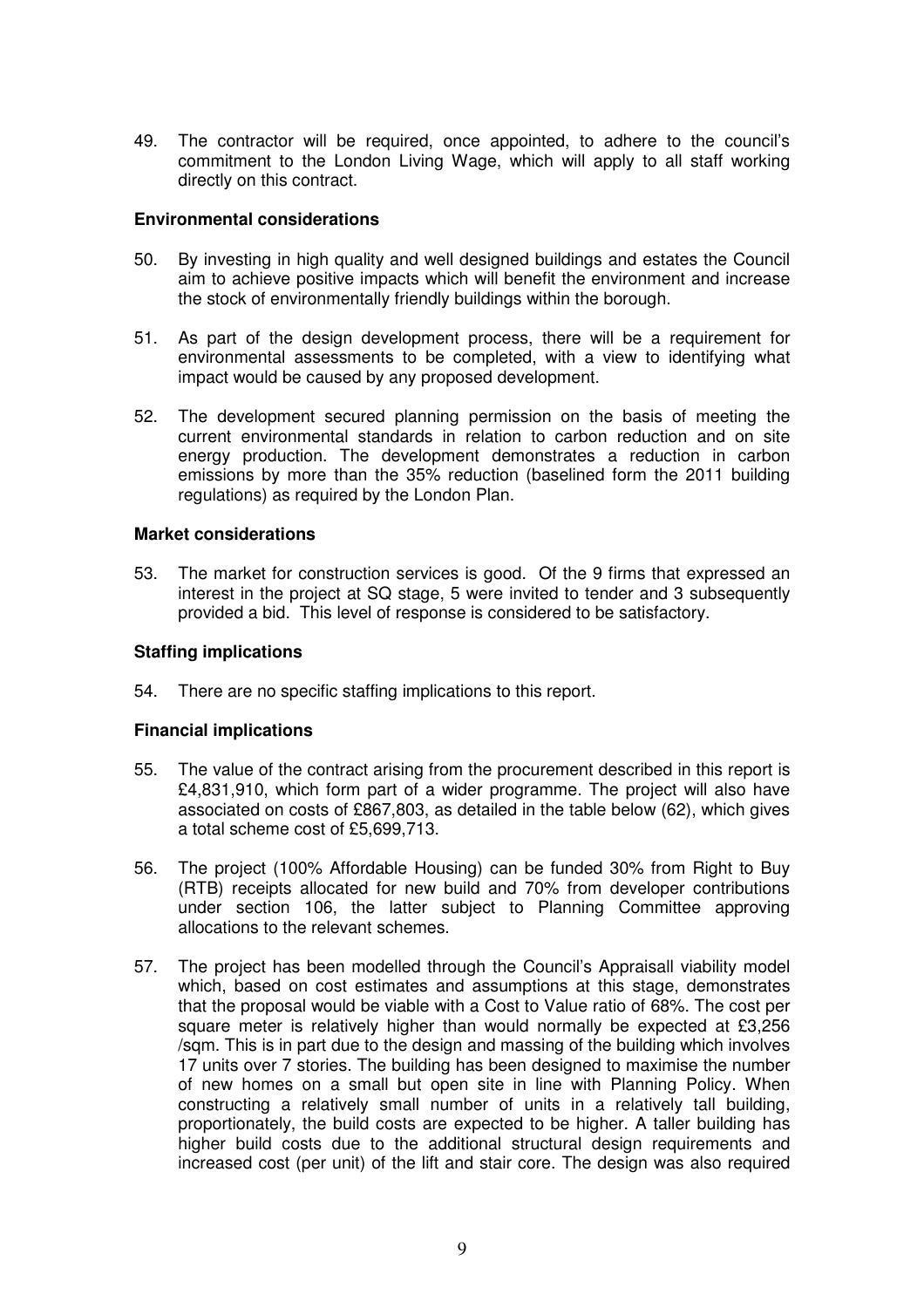by the Local Planning Authority to demonstrate 'exemplary design' in order to justify the higher density development, again increasing costs.

58. The contract sum is higher than the pre-tender cost estimate for the works (estimated by Quantity Surveyor Pellings LLP) of £4,160,000. However this was estimated before the detailed design work for tender stage had been completed. The successful tender sum of £4,831,910 results from a competitive tender process and reflects current market conditions. As detailed above the successful contractor did not submit the lowest tender sum but scored very highly on the quality element of the ITT submission, achieving the highest score overall in line with the evaluation methodology.

| <b>Project Cost Element Breakdown</b> |   |           |
|---------------------------------------|---|-----------|
| <b>Works</b>                          | £ | 4,831,910 |
| <b>Consultancy Fees</b>               | £ | 307,028   |
| Surveys                               | £ | 21,858    |
| <b>Planning Payments</b>              | £ | 44,045    |
| <b>Network Rail BAPA</b>              | £ | 60,000    |
| Internal Fees (4%)                    | £ | 193,276   |
| Contingency (5%)                      | £ | 241,596   |
| Total                                 | £ | 5,699,713 |

59. The following tables show the breakdown of the total scheme costs:

#### **Investment implications**

60. The costs of this contract will be charged to the respective project cost programmed in the capital allocation for new homes delivery budgeted within the council's Housing Investment Programme.

#### **Second stage appraisal (for construction contracts over £250,000 only)**

- 61. A MINT credit check has been undertaken by the Council's Finance department.
- 62. In line with the requirements of the Contract Standing Orders, this report confirms that a restricted OJEU tender process was undertaken and that adequate financial provisions to fund the expenditure associated with the delivery of this project are set out in the paragraph 58 of this report. There are no other specific legal implications.

#### **Legal implications**

63. Please refer to paragraph 71 of this report for the legal concurrent.

#### **Consultation**

64. Local residents have been consulted throughout the design stage of the project and will continue to be consulted through a range of methods through each stage of the development, as outlined in the Charter of Principles agreed by Cabinet in November 2014.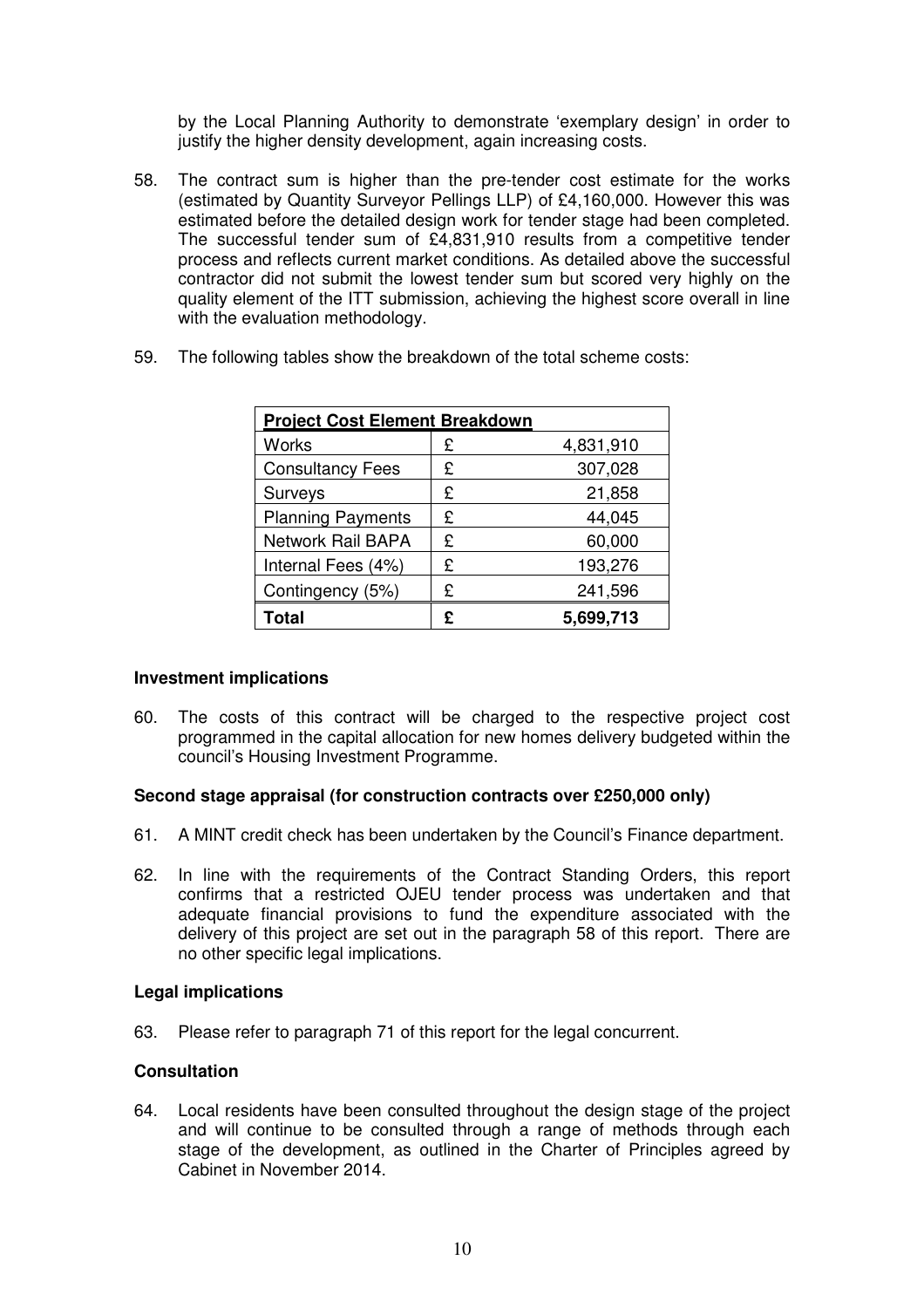#### **Other implications or issues**

65. Not applicable.

## **SUPPLEMENTARY ADVICE FROM OTHER OFFICERS**

#### **Head of Procurement**

- 66. This report is requesting approval from the Director of Housing and Modernisation to award a works contract for Pelier St to Neilcottt Construction Ltd in the sum of £4,831,910.
- 67. The report confirms the procurement process that was followed in accordance with the Gateway 1 approval on 6 June 2017, which was to follow the EU (two stage) restricted procedure.
- 68. Paragraphs 15- 30 describe the tender process and how submissions were evaluated, which was on the basis of award to the most economically advantageous tender (MEAT) using a 60/40 price quality split. The report confirms that whilst Neilcottt Construction Ltd price is 10.2% higher than the lowest bid, the quality element is significantly higher.
- 69. Paragraphs 33 to 34 detail the monitoring and management arrangements that will be in place during the life of the contract including payment terms that will be based on the monthly valuation.

#### **Director of Law & Democracy**

- 70. The Director of Law and Democracy notes the contents of this report which seeks the approval of the Strategic Director of Housing and Modernisation to the award of a works contract for the New Homes Delivery programme at Pelier Street to Neilcott Construction Limited.
- 71. Paragraph 4 of the report references the reasons for the change to the procurement strategy from an under EU threshold procurement using the council's approved list to an OJEU restricted tender process.
- 72. The council's Contracts Standing Orders (CSOs) 4.4 states that all contracts above the EU threshold values require compliance with the Public Contracts Regulations 2015 (PCR 2015) following a publicly advertised competitive tendering process, as set out in the CSOs and in line with the procurement guidelines. It is considered that these works fall under the Public Contracts Regulations 2015. On the basis of the information contained in this report it is confirmed that the procurement was carried out in accordance with CSOs and the PCR 2015.
- 73. Paragraph 59 states that whilst Neilcott Construction Limited was not the lowest priced bidder it scored very highly in the quality element thereby achieving the highest score overall in line with the evaluation methodology.
- 74. As part of the contract award process, there will need to be a standstill period of a minimum of 10 calendar days between notification of the successful tenderer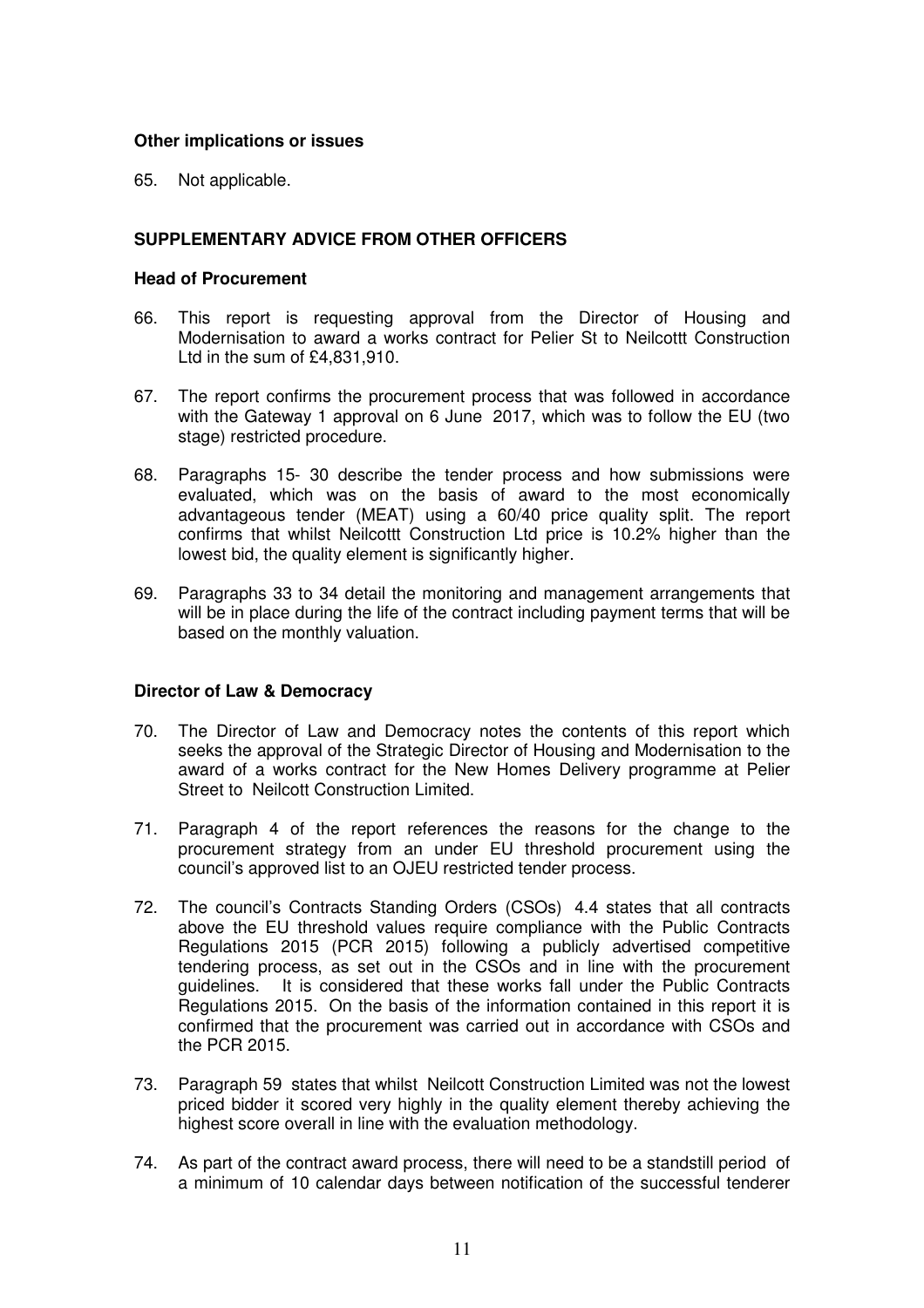that they have won the contract and the award of the contract to that tenderer, so as to allow unsuccessful tenderers the opportunity to challenge (if they decide to) the award of the contract.

- 75. A contract award notice will need to be posted in the OJEU within 30 days of the award of the contract.
- 76. The CSO provides that a contract may only be awarded if the expenditure has been included in approved revenue or capital estimates or has been otherwise approved by, or on behalf of the council. Paragraph 57 of this report confirms how the proposed contract will be funded.

#### **Strategic Director of Finance and Governance (H&M16/020)**

- 77. The report is requesting delegated approval from the Director of Housing and Modernisation to award the new build contract for Pelier Street to Neilcott Construction Ltd for the sum of £4,831,910
- 78. The report identifies the total cost of works including fees and contingency to be £5,699,713. The financial implications section details how the scheme is to be funded and it is noted that these affordable units will be funded from S106 and RTB receipts. Any other costs connected with this contract are to be contained within the existing department revenue budgets.
- 79. There is an estimated resource shortfall for the Housing Investment programme for 2017/18 and also over the life of the whole programme. There is also likely to be further demand on the capital programme as a consequence of local or national demands for resources following the Grenfell fire. It is, therefore, important that the cost of these works is carefully monitored and that accurate forecasting is in place.
- 80. Any variation or extension to the contact beyond the scope of this report will require further approval.in line with the Council's procurement protocols.

# **PART A – TO BE COMPLETED FOR ALL DELEGATED DECISIONS**

Under the powers delegated to me in accordance with the Council's Contract Standing Orders, I authorise action in accordance with the recommendation(s) contained in the above report.

29 March 2018

Signature ………………………………………… Date…………………….  **Michael Scorer, Strategic Director of Housing and Modernisation** 

#### **PART B – TO BE COMPLETED BY THE DECISION TAKER FOR:**

- 1) All key decisions taken by officers
- 2) Any non-key decisions which are sufficiently important and/or sensitive that a reasonable member of the public would reasonably expect it to be publicly available.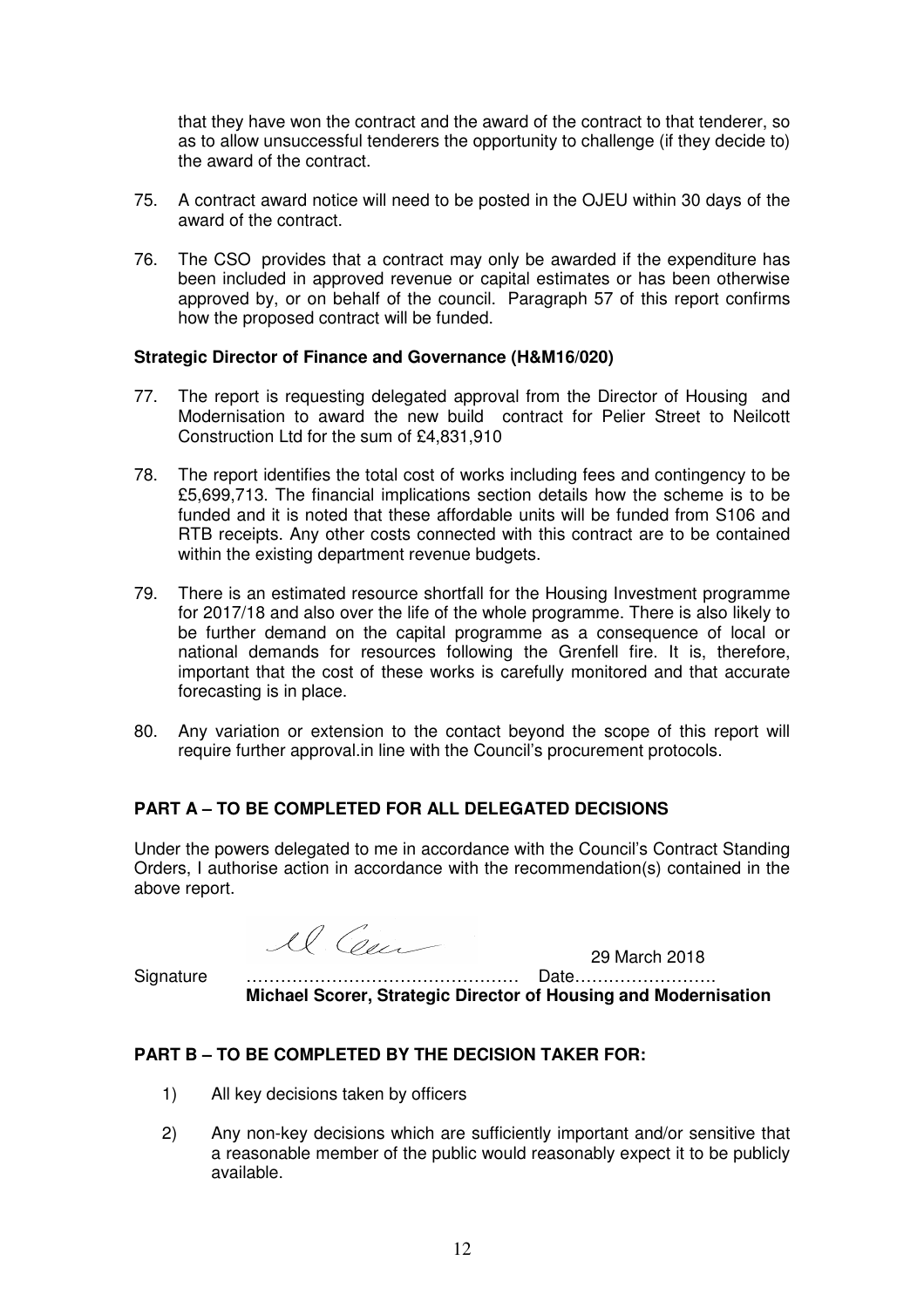# **1. DECISION(S)**

As set out in the recommendations of the report.

# **2. REASONS FOR DECISION**

As set out in the report.

#### **3. ALTERNATIVE OPTIONS CONSIDERED AND REJECTED BY THE OFFICER WHEN MAKING THE DECISION**

None

# **4. ANY CONFLICT OF INTEREST DECLARED BY ANY CABINET MEMBER WHO IS CONSULTED BY THE OFFICER WHICH RELATES TO THIS DECISION**

none

# **5. NOTE OF ANY DISPENSATION GRANTED BY THE MONITORING OFFICER, IN RESPECT OF ANY DECLARED CONFLICT OF INTEREST**

If a decision taker or cabinet member is unsure as to whether there is a conflict of interest they should contact the legal governance team for advice.

none

# **6. DECLARATION ON CONFLICTS OF INTERESTS**

**I declare that I was informed of no conflicts of interests.\*** 

**or** 

**I declare that I was informed of the conflicts of interests set out in Part B4.\*** 

(\* - Please delete as appropriate)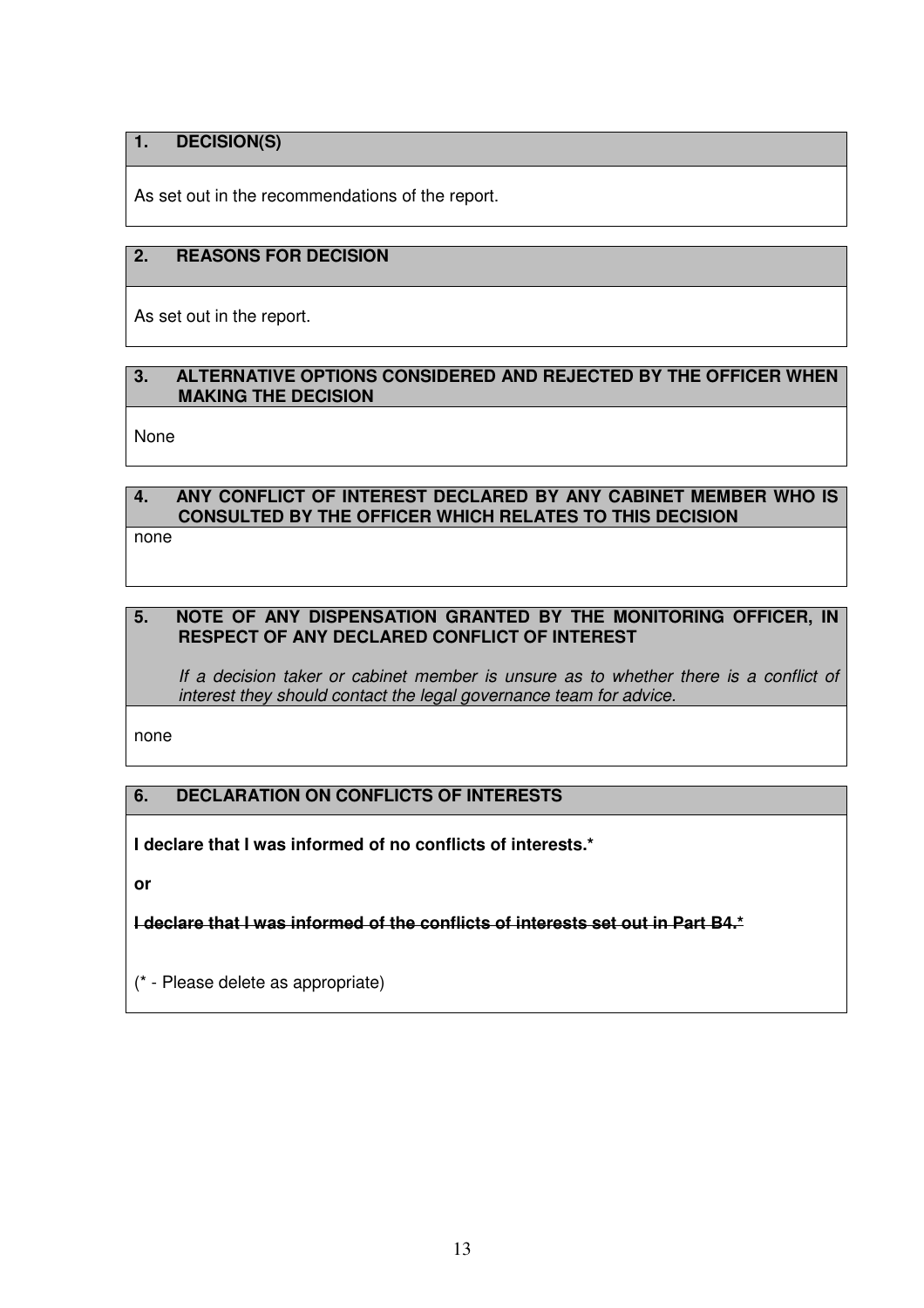# **BACKGROUND DOCUMENTS**

| <b>Background documents</b>                                                                  | <b>Held At</b> | <b>Contact</b> |
|----------------------------------------------------------------------------------------------|----------------|----------------|
| GW1 Contractor Procurement - Under 160 Tooley Street, SE1<br><b>OJEU</b> (19 September 2016) |                | Tim Bostridge  |
|                                                                                              |                |                |

# **APPENDICES**

| <b>No</b>          | TUC          |
|--------------------|--------------|
| <br>I Ac<br>bendix | ender Report |

# **AUDIT TRAIL**

| <b>Lead Officer</b>                                                     | Dave Markham, Direct of Asset Management           |               |     |  |  |
|-------------------------------------------------------------------------|----------------------------------------------------|---------------|-----|--|--|
| <b>Report Author</b>                                                    | <b>Simon Masters</b>                               |               |     |  |  |
| <b>Version</b>                                                          | Final                                              |               |     |  |  |
| <b>Dated</b>                                                            | 21 March 2018                                      |               |     |  |  |
| <b>Key Decision?</b>                                                    | Yes                                                |               |     |  |  |
| <b>CONSULTATION WITH OTHER OFFICERS / DIRECTORATES / CABINET MEMBER</b> |                                                    |               |     |  |  |
| <b>Officer Title</b>                                                    | <b>Comments included</b><br><b>Comments Sought</b> |               |     |  |  |
| Director of<br>Finance<br>Strategic<br>and<br>Governance                |                                                    | Yes           | Yes |  |  |
| <b>Head of Procurement</b>                                              |                                                    | Yes           | Yes |  |  |
| Director of Law and Democracy                                           |                                                    | Yes           | Yes |  |  |
| <b>Cabinet</b>                                                          |                                                    | N/a           | N/a |  |  |
| Date final report sent to Constitutional Team                           |                                                    | 29 March 2018 |     |  |  |